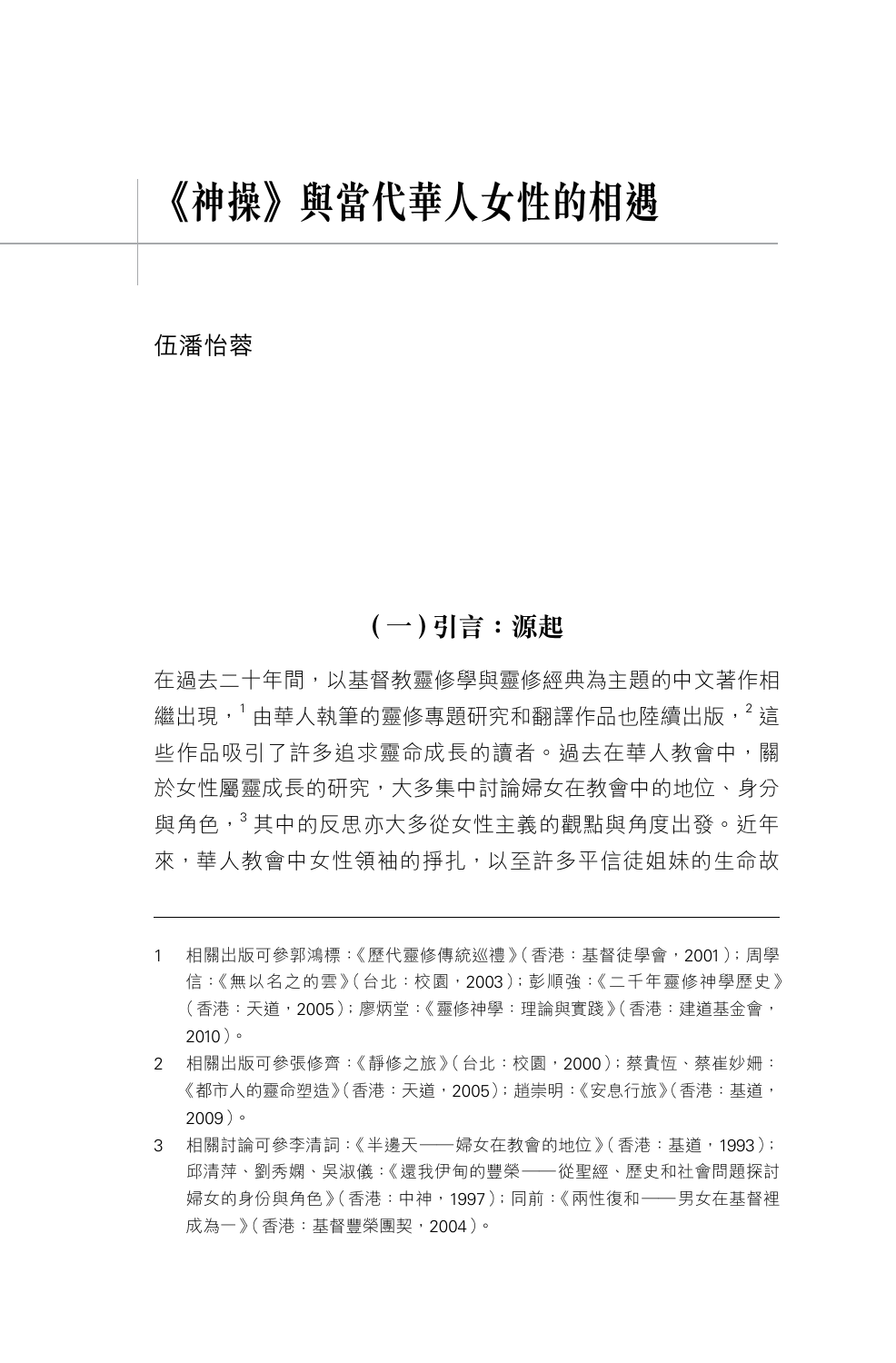事,也漸漸被化為文字,為人所知。<sup>4</sup> 然而專門討論女性靈命塑造 的書籍或翻譯仍然很有限,<sup>5</sup>至於專門討論華人更正教(Protestant churches)現代女性靈修的著作,更是幾乎沒有。<sup>6</sup>

基督教靈修學是近三十年重新受到重視的一門研究學科。從事 此研究領域的學者,大多主張以跨學科的研究方法來處理當中涉及 的議題與內容。本文一方面旨在探討華人教會可以如何從教會歷史 的靈修經典,取得關於靈命培育的啟發, <sup>7</sup>另一方面, 本文也思考當 代教會如何在轉變的新處境中,吸取與應用古典靈修經典精髓。<sup>8</sup>

過去二十年,不同的靈修傳統在香港華人福音派教會中產生了 不同的影響,其中靈修經典——依納爵的《神操》,尤其日漸受到 重視。 以往,關於依納爵靈修的研究與操練《神操》的經驗分享,

- 4 相關出版可參香港基督徒婦女網絡編:《守護香港教會使女》(香港:浸信會出版 社,2012);黃慧貞、蔡寶瓊編:《華人婦女與香港基督教:口述歷史》(香港: 牛津大學出版社,2010);石素英編:《女裙聖職與決策——台灣基督長老教會女 性領袖生命敘事》(台北:台神,2010)。
- 5 相關討論可參蓋肯尼思·恩哲爾 (Kenneth O. Gangel)、詹母士·威霍特 (James C. Wilhoit)編:《靈命塑造 —— 全方位效法基督:基督徒教育手冊 》〔*The Christian Educator's Handbook on Spiritual Formation*〕(台北:華神,2011)。
- 6 有關女性靈修的討論,部分是由天主教女性作者從女性主義(feminism)出發所 作的研討,相關出版可參胡國楨編:《女性神學與靈修》,輔大神學叢書 61 (台 北:光啟,2003);葉寶貴:《混亂中尋寧靜——新女性神學與靈修入門》(台 北:永望文化,2006)。
- 7 神學家特雷西(DavidTracy)認為古典經典作品的深遠影響是超越時代的,可 以在每個時代詮釋者聆聽與追尋的心靈中呈現出來。作品本文在歷世歷代讀 者生命中所產生的迴響與引發的情懷,甚至超越了文本的文字限度。古典作 品唯有具備如此的跨時代影響性,才可稱之為經典作品。參 DavidTracy, *The Analogical Imagination: Christian Theology and the Culture of Pluralism* (New York: Crossroad, 2000), 102。
- 8 參 Philip Sheldrake, S.J., "Interpretation," in *The New Westminster Dictionary of Christian Spirituality*, ed. Philip Sheldrake, S.J. (Louisville: WJKP, 2005), 13。
- 9 本文大部分內容取材自 2013 年筆者在比利時魯汶大學未出版的博士論文研究 中的第五章:"The Re-contextualization of the *Spiritual Exercises* for Chinese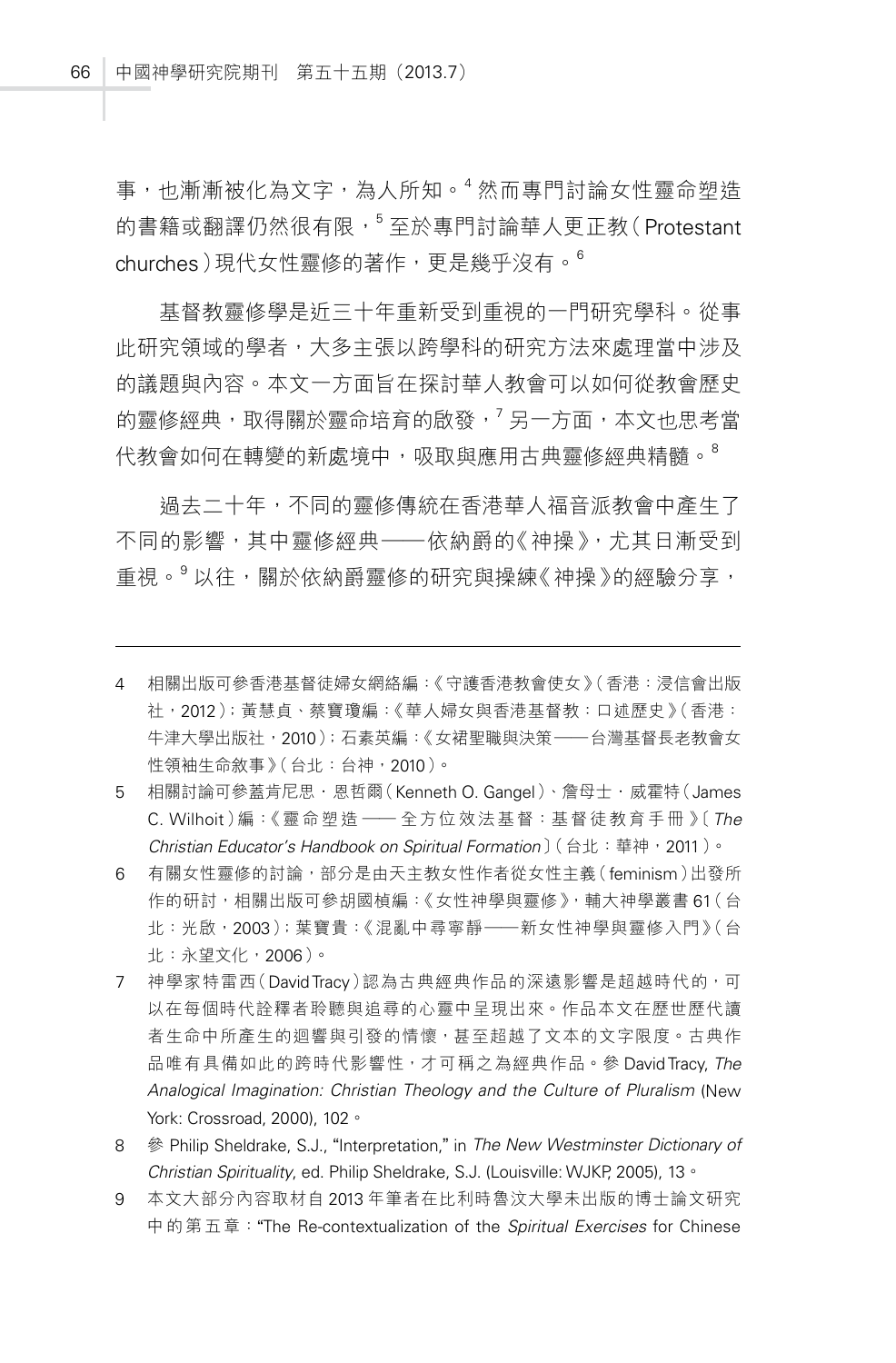多以男性作者為主。隨著耶穌會牧靈工作持續發展,再加上現代 人生活壓力指數上升,越來越多人渴望追求適切現代社會的靈命培 育,依納爵的靈修傳統具備入世的特色,故此成為現代基督徒靈 修的選擇之一,女性信徒接觸依納爵靈修傳統的機會與管道亦日 漸增多,10 當代更有西方女性作家從女性的經驗出發,重新詮釋依 納爵的《神操》。<sup>11</sup> 沂十年,《神操》也開始對部分香港華人女性領 袖的靈命塑造產生影響,然而《神操》如何在她們的生命中成為處 境化(contextualization)的操練,其中的原因與過程,仍然乏人探 討。因此本文將集中説明此現象背後的原因,透過一項實證研究 (empirical study), 邀請現代華人基督徒女性分享她們的經驗與聲 音,將她們與依納爵靈修傳統相遇的故事呈現出來,讓華人教會更 能了解現代女性信徒對靈命培育的渴求,並因應教會的多元需要, 在靈命培育的方式與架構上有所反思及調校。<sup>12</sup>

Women's Spiritual Formation in the Chinese Evangelical Context," chap. 5 of "The Re-Contextualization of the *Spiritual Exercises* for Women's Spiritual Formation in the Chinese Evangelical Context, with the Focus on the Imitation of Christ and the Discernment" (PhD diss., Catholic University of Leuven, 2013).

- 10 許多人接觸依納爵的靈修傳統,是藉由新興的靈修中心或靈修課程(如 Canisius Centre of Ignatian Spirituality, 参http://www.canisiusspirituality.org.au/), 又 或是耶穌會漸多開放的退省中心(如 Loyola House, the Ignatius Jesuit Centre, Guelph, 參 http://www.loyolahouse.com/, 2013年7月20日瀏覽)。
- 11 如 Maureen Conroy, *Experiencing God's Tremendous Love: Entering into Relational Prayer* (New York: Paulist, 1988); idem, *The Discerning Heart: Discovering a Personal God* (Chicago: Loyola, 1993); Margaret Silf, *Companions of Christ: Ignatian Spirituality for Everyday Living* (Norwich: Canterbury, 2004); idem, *Inner Compass: An Invitation to Ignatian Spirituality* (Chicago: Loyola, 1999); Katherine Dyckman, Mary Garvin, and Elizabeth Liebert, *The Spiritual Exercises Reclaimed: Uncovering Liberating Possibilities for Women (New York:* Paulist, 2001)。
- 12 本文所指的華人教會是指更正教(Protestant Church)而不是天主教(Roman Catholic Church)。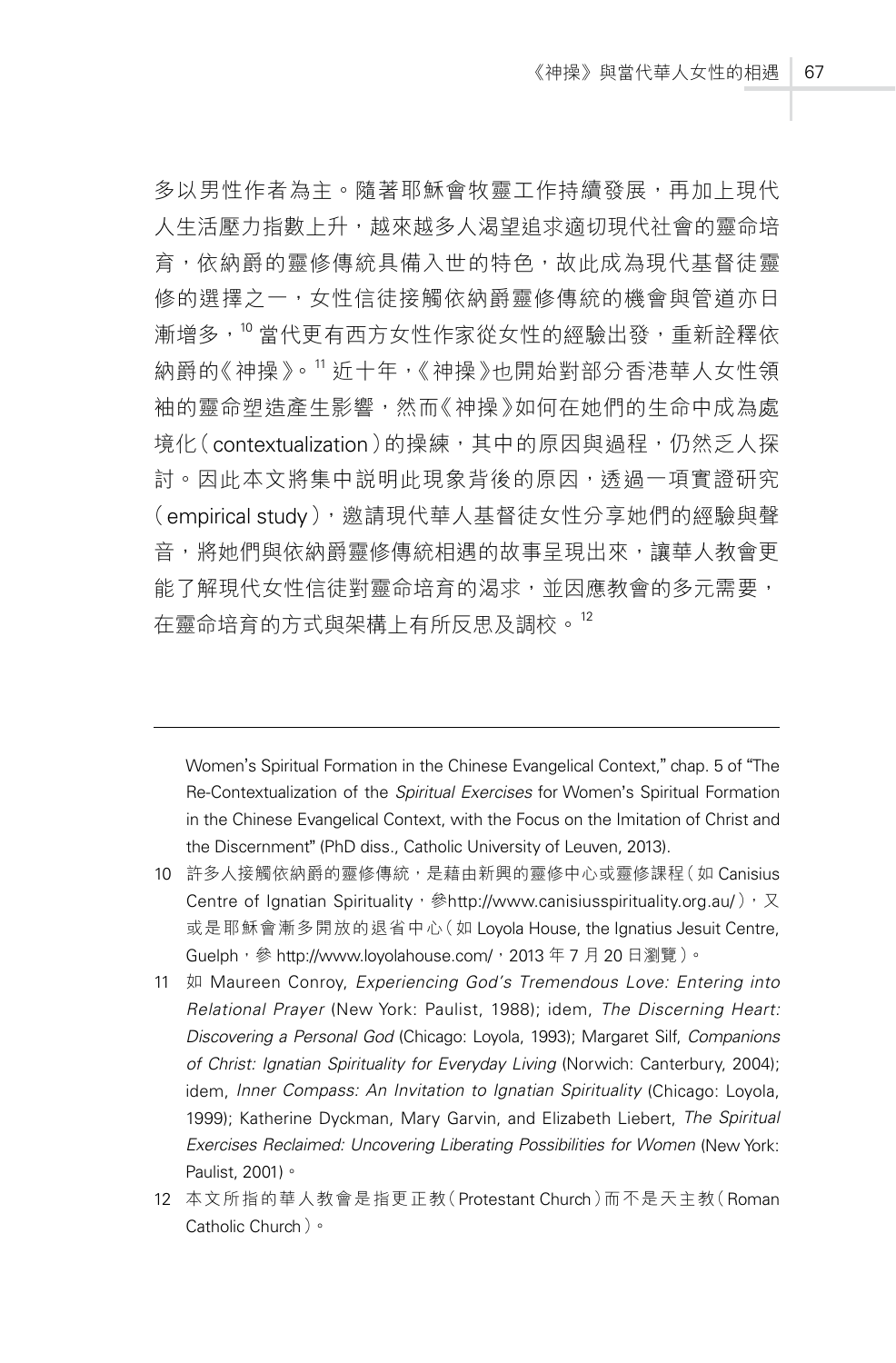# **(二)新處境的需要:**

# **女性在華人福音派教會中的靈命培育**

### **1. 福音派教會靈命培育的特色**

惠頓神學院的那森教授(Prof. Timothy Larsen)將福音派  $($ evangelicals)的起源與特色歸納成五方面: $^{13}$  $(1)$ 屬於基督教更正 教;(2)可追溯至十八世紀約翰衛斯理與喬治懷特腓的復興運動的 精神;(3)承認聖經是上帝的啟示,以聖經為基督徒信仰及生活準 則與實踐的最高指導權威;(4)強調人與神的復和唯根植於耶穌基 督的十架大恩;(5)看重聖靈在基督徒生命中所帶來的悔改與持續 的更新,包括委身於服侍及宣揚福音。

在《 牛 津 福 音 派 神 學 手 冊 》( *The Oxford Handbook of*  Evangelical Theology)中,麥德慕(Gerald R. McDermott)則列舉 出福音派的基本信念。他指出,福音派強調耶穌基督既是道成肉身 的上帝,也是罪人的救贖主;透過聖靈大能的彰顯,基督向人顯示 祂今天仍在工作,而聖經作為信徒生命的最高權威,在不同處境中 都要有精準的詮釋;此外,注重個人悔改經歷,委身於宣教與傳福 音,追求與信仰群體一起成長等等,也是福音派的重要信念。<sup>14</sup>

至於福音派靈修學(evangelical spirituality)的特殊之處,傅士 德 (Richard J. Foster) 在他的著作《屬靈傳統禮讚》<sup>15</sup> 中, 指出福音

<sup>13</sup> 參 Timothy Larsen, "Defining and Locating Evangelicalism," in *The Cambridge Companion to Evangelical Theology*, ed. Timothy Larsen and Daniel J. Treier (Cambridge: Cambridge Univ. Press, 2007), 1。

<sup>14</sup> 參 Gerald R. McDermott, introduction to *The Oxford Handbook of Evangelical Theology*, ed. Gerald R*.* McDermott (NewYork: OUP, 2010), 5。

<sup>15</sup> 英文原著:Richard Foster, *Streams of Living Water: Celebrating the Great Traditions of Christian Faith* (San Francisco*:* Harper Collins, 1998). 中譯:理查 德·傅士德:《屬靈傳統禮讚》(香港,天道,2001)。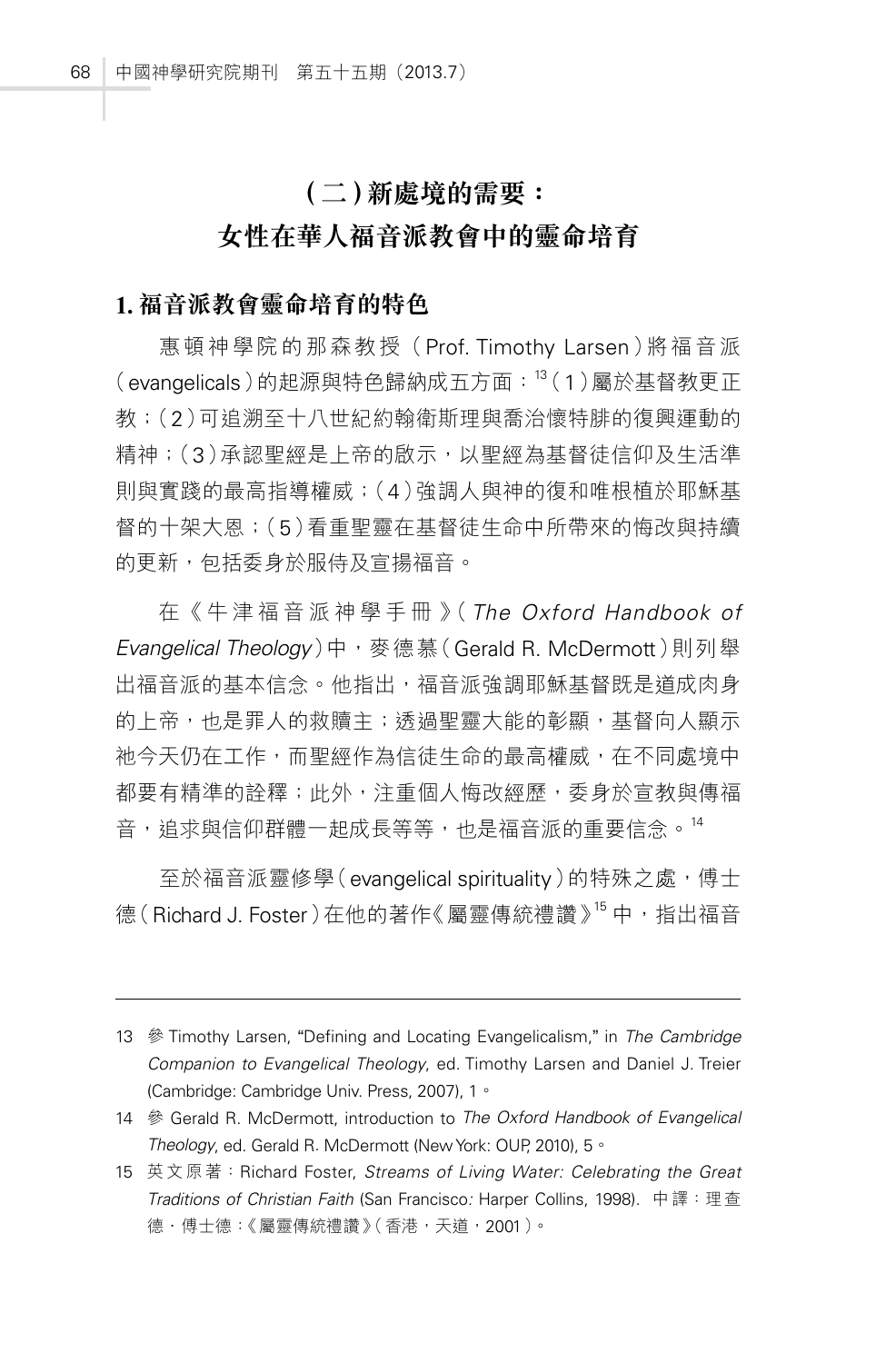派靈修學基本上是以聖言為靈命塑造的焦點。"道點也確實在福音派 教會靈命培育(spiritual formation)的基本活動中呈現出來;以聖道 為中心的講台宣講、小組杳經、個人靈修並傳福音行動,構成許多 福音派教會靈命培育的主要元素。

### **2. 華人女性在更正教會中的靈命培育**

根據過去近十年的研究報告,許多分析都指出,與二十年前相 比,華人女性在社會與教會中的情況大不相同。在中國,女性在教 會比過往有更多方面的參與,特別是隨著女性教育程度與專業能力 提高,教會內女多男少的比例增加,中國教會現代女性的靈命培育 方式也受到轉型的挑戰。<sup>17</sup> 至於其他華人地區如香港、台灣與北美 的情況,有兩份報告特別值得參考,其中一份是《回歸十年.使命 再思——香港教會研究 2009》。<sup>18</sup> 此研究以香港更正教 1,250 間教 會為普查與分析對象。研究結果顯示,香港華人現代女性在教會出 現「三高 |的普遍現象,也就是學歷高、要求高、收入高。<sup>19</sup> 報告同 時顯示,對這群置身高度城市化與商業化處境中的都會女性,香港 教會始終未能針對她們的特殊需要,為她們安排滴切的靈命培育活 動。20

另一份值得參考的近期報告是《華人女教牧今貌——香港、台 灣、北美三地統計研究》<sup>21</sup>。此書調查並分析了三地華人教會女牧者

- 16 參 Foster*, Streams of Living Water*, 222。
- 17 相關的討論可參《中國與福音學刊》,第4卷,第2期(2005)。
- 18 相關的討論可參胡志偉、李詠妍編:《回歸十年.使命再思——香港教會研究 2009》(香港:教會更新,2011)。
- 19 同上書,頁 154。
- 20 同上書,頁 96-102。對很多香港教會而言,靈命培育和活動安排仍以主日敬 拜、團契或小組活動、成人主日學、傳福音與宣教、門徒訓練課程等為主。極 少教會會針對女性的獨特需要(如個人成長、領袖訓練、職場的掙扎、屬靈進程 等),為她們訂定特別的培育計劃。
- 21 滕張佳音編:《華人女教牧今貌——香港、台灣、北美三地統計研究》(香港:建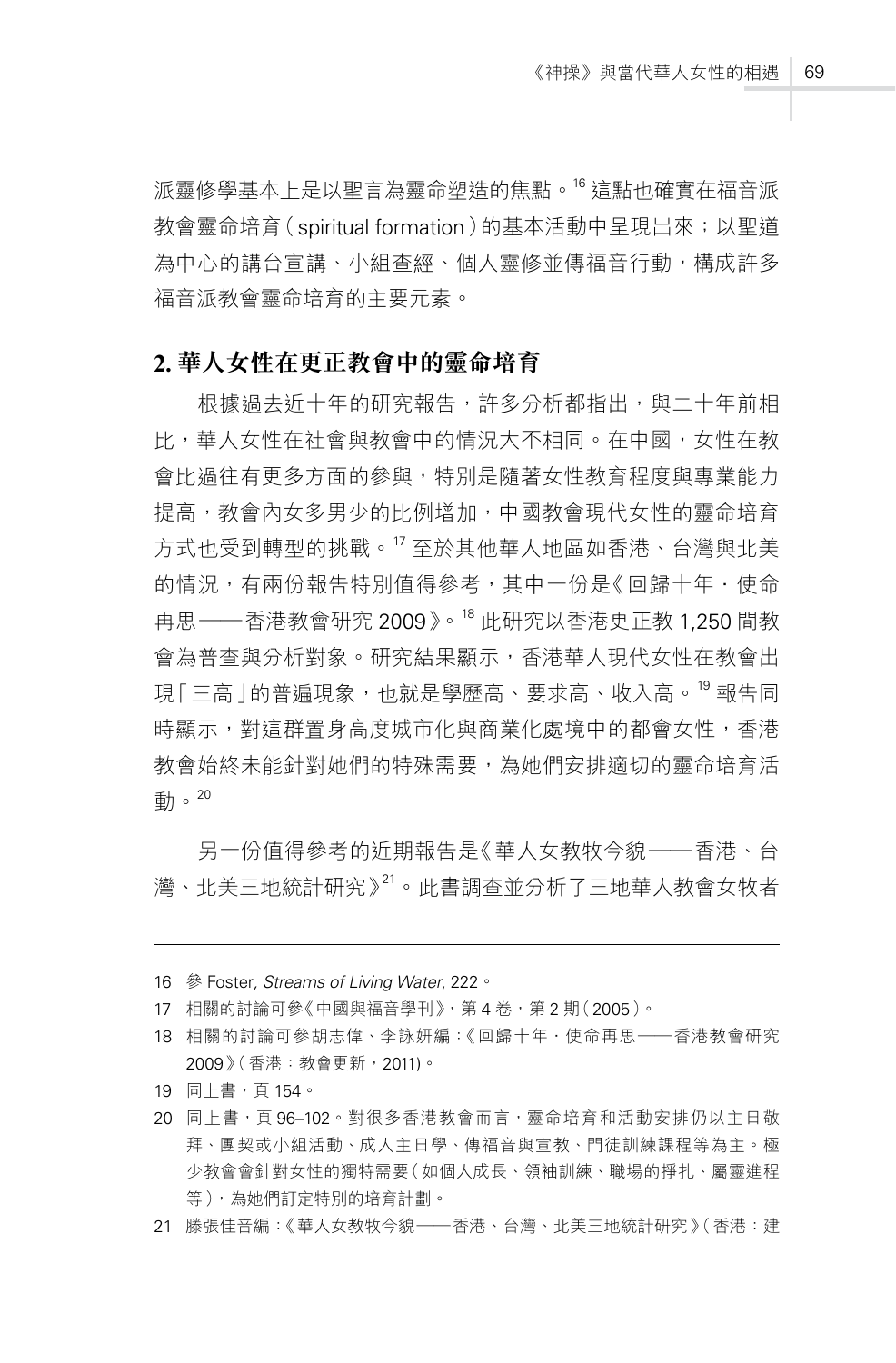的概況。<sup>22</sup> 問卷內容包括對受訪者個人事奉與內在心理狀況、婚姻與 家庭情況、工場上的事奉實況幾方面的了解,以期華人教會更能明 白女教牧的具體處境,從更多層面去關心她們,顧及她們的需要。<sup>23</sup> 研究亦調杳了華人女性領袖的靈命塑造與培育,結果顯示她們大多 诱過個人的讀經、禱告或進修培育靈命,在面對屬靈低谷時,則傾 向與屬靈同伴分享與代禱,用不同方式度過情緒低潮,以及安排個 人退省與安靜的空間。<sup>24</sup>

簡而言之,身處都市化、資本主義全球化的現代社會,女性無 論在教育與知識、專業能力、社會地位,以至面對的挑戰與契機各 方面,都已經起了相當的變化。如何因應時代的轉變,為華人教會 中的女性靈命塑造與培育注入新的元素,將是本文反思的重點。

# **(三)舊傳統的新元素:**

## **《神操》對現代女性靈命培育與塑造的影響**

接下來我們將探討過去二十年,靈修經典——依納爵的《神操》如 何在香港的處境,為許多福音派教會的女性靈命塑造注入新的元 素。本文亦提出華人教會可以怎樣將《神操》這個舊傳統,谁一步 應用於現代華人女性的靈命培育。

#### **1. 《神操》的靈命培育特色**

1491 年, 依納爵 · 羅耀拉(Ignatius of Loyola)<sup>25</sup> 於西班牙歧浦

道,2011)。

- 22 同上書,頁 6。問卷回應者的平均年齡分別是 44.0 (香港;根據 1,082 份有效回 應問卷)、45.14(台灣;根據 300 份有效回應問卷)、40.0(北美;根據 44 份有 效回應問卷)。
- 23 同上書,頁 5。
- 24 同上書,頁 13-14、39-40。
- 25 關於伊納爵的生平,可參其自傳:St. Ignatius of Loyola, *St. Ignatius' Own Story*, trans. William J. Young, S.J. (Chicago: Henry Regnery, 1956; Chicago: Loyola,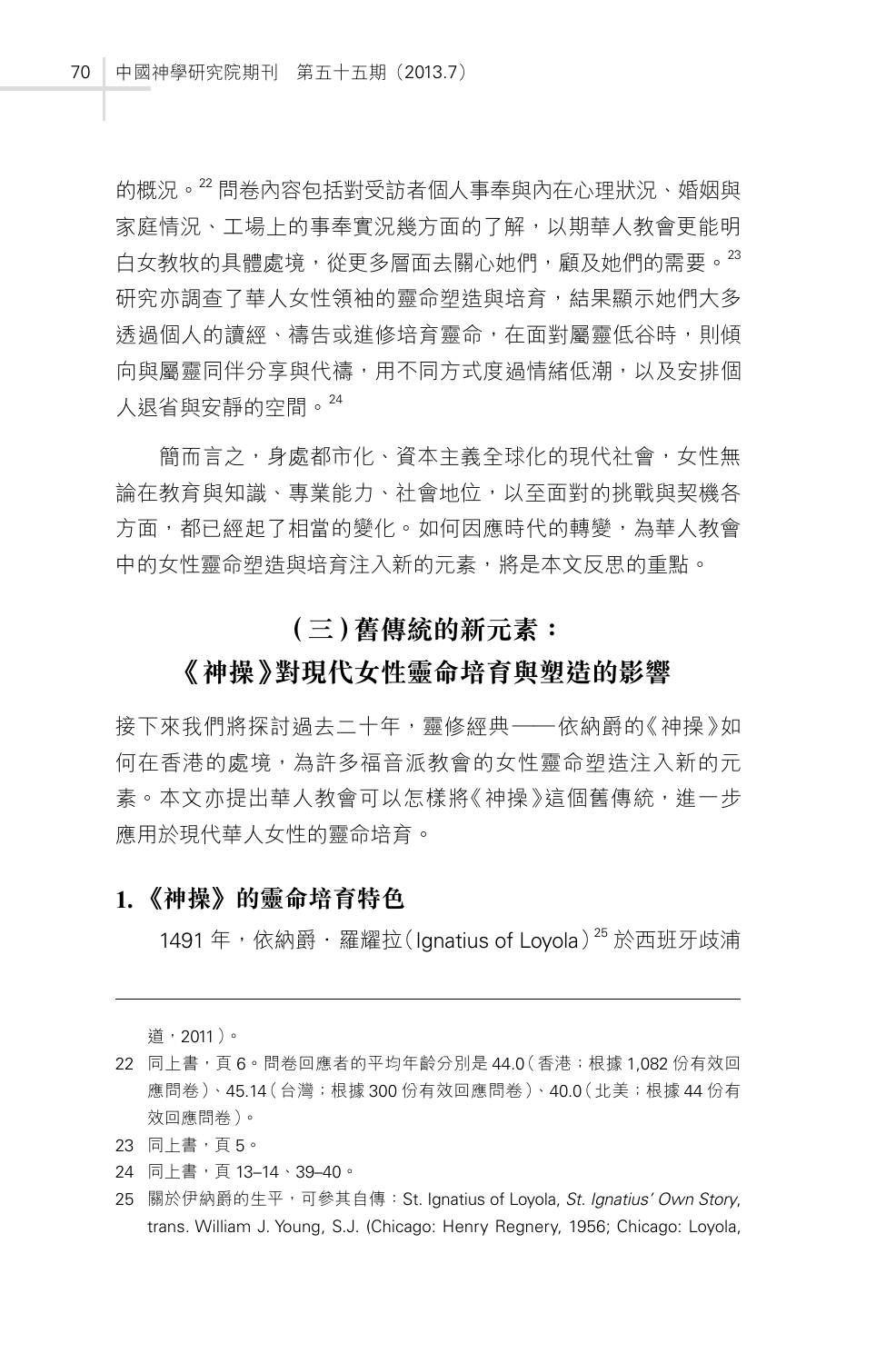斯科亞省(Guipúzcoa)的一個望族家庭出生。<sup>26</sup> 十五歲時,依納爵 被送往財政總長未魏拉斯桂家中當侍衛, 學習宮廷禮儀與技能, <sup>27</sup> 後 來轉往那才拉公爵的總督府擔任侍臣。<sup>28</sup>1521 年,法軍圍攻潘普洛 納(Pamplona),他因腿部負傷,無法繼續軍旅生涯。養病期間, 或許因為無聊,開始研讀《基督傳》(*Life of Christ*)<sup>29</sup> 及《聖人列傳》 (*Golden Legend*)<sup>30</sup>,漸漸轉變成為立志跟隨基督的屬靈朝聖者。<sup>31</sup> 依 納爵的靈修經驗及默想方式深受當時的靈修傳統所影響; <sup>32</sup> 他的神 學思想亦因他曾到過巴塞羅那、亞爾迦拉、薩拉曼加與巴黎等地進 修,打下良好的基礎。在大學期間,他開始編寫靈性操練手冊《神 操》(Spiritual Exercises),且與同伴一起練習,眾人立志跟隨耶穌 的腳蹤,仿傚使徒的生活,慢慢有了耶穌會的雛形,之後正式成立 耶穌會。<sup>33</sup> 1541 年,依納爵出任第一任總長(General),直至 1556 年 7 月 31 日與世長辭為止。<sup>34</sup>

1998).

- 26 參 Charles J. Healey, S.J., *Christian Spirituality: An Introduction to the Heritage* (NewYork: Alba House, 1999), 245。
- 27 參 James Brodrick, S.J., *Saint Ignatius Loyola: The Pilgrim Years 1491–1538* (New York: Farrar, Straus & Cudahy, 1956; San Francisco: Ignatius, 1998), 31–36。
- 28 參 Joseph N. Tylenda, *A Pilgrim's Journey: The Autobiography of Ignatius of Loyola,* rev. ed. (San Francisco: Ignatius, 2001), 19。
- 29 參 Kevin F. Burke, Eileen Burke-Sullvian, and Phyllis Zagano, *The Ignatian Tradition* (Collegeville: Liturgical, 2009), xxv。
- 30 參 Broderick, *Saint Ignatius Loyola*, 63。
- 31 伊納爵在自傳中常自稱為朝聖者(pilgrim)。關於朝聖者的概念可參 Victor Turner and Edith Turner, *Image and Pilgrimage in Christian Culture* (New York: Columbia Univ. Press, 1978); Dee Dyas, "Medieval Patterns of Pilgrimage: A Mirror for Today?" in *Exploration in a Christian Theology of Pilgrimage*, ed. Craig Bartholomew and Fred Hughes (Burlington, VT: Ashgate, 2004) 。
- 32 參 Healey, *Christian Spirituality*, 245–46。
- 33 1540 年,教宗保祿三世正式承認這個團體。
- 34 伊納爵與耶穌會的成立,可參 André Ravier, S.J., *Ignatius of Loyola and the Founding of the Society of Jesus*, trans. Maura Daly, Joan and Carson Daly (San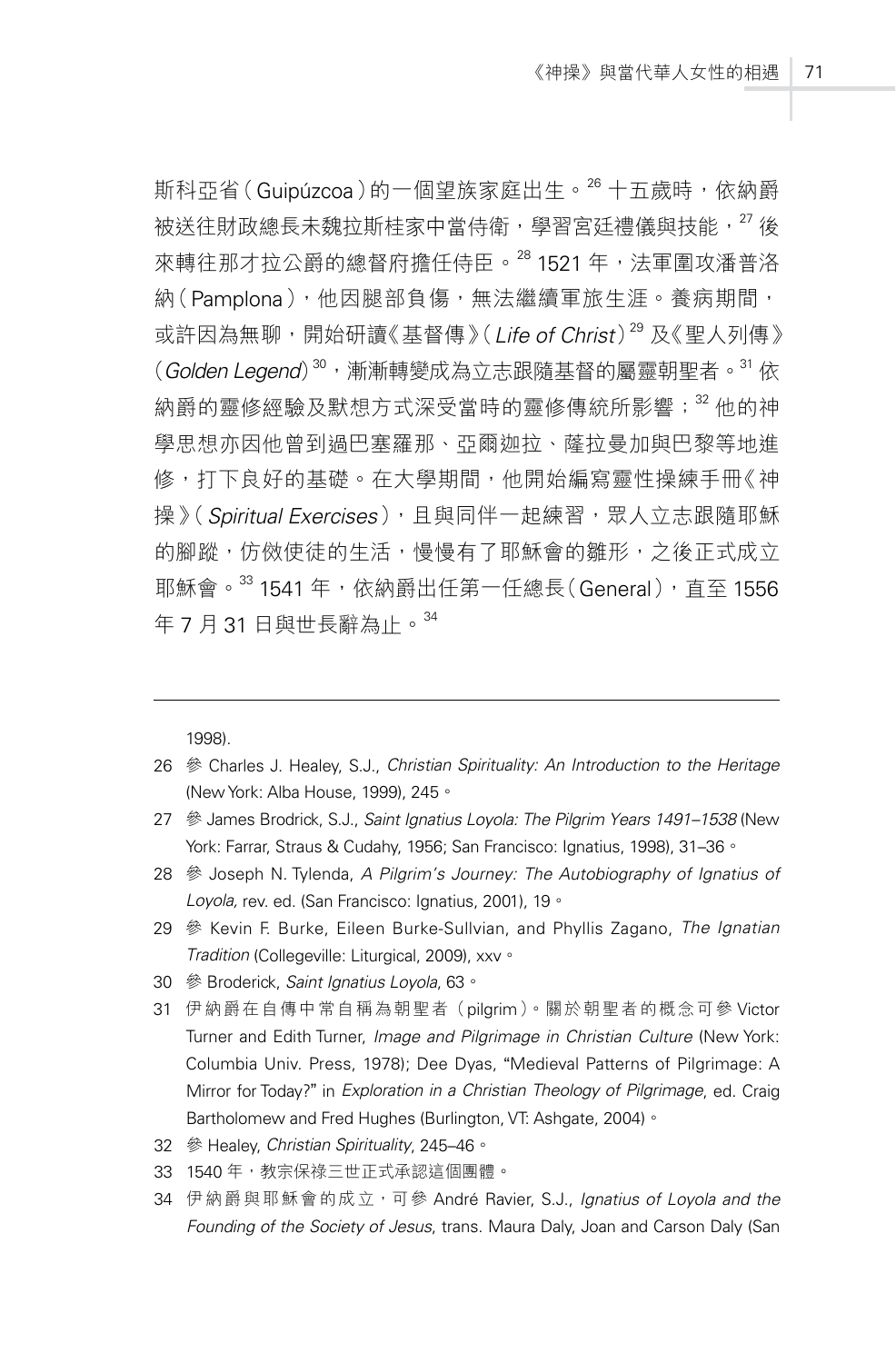依納爵的《神操》帶領操練者經歷並辨認出自己生活中的恩寵 (grace)與召命(God's calling),以至操練者可以在恩寵中回應神 的呼召,活出自己的召命。《神操》的內容大多取材自四卷福音書, 操練者隨著《神操》所安排的靈修塑造過程,充分運用五官的體察 (five senses)、感情的體悟(affective faculties)、想像力的投入 (imaginative meditation)、理性的分析(intelligent faculties)及愛 裏的回應抉擇來效法基督。《神操》也邀請操練者在靈修導師的指引 下,操練不同禱告方式,例如預備心與前禱、默想與默觀、對禱與 交談、結束與感恩、溫習與重複。<sup>35</sup>

《神操》分為四大部分,每部分稱為一「 週 |, 但是實際 上, 練 習者可以按不同情況,調整操練這四大部分的進度。這四週的內容 可以在特別的退省中操練,也可以在每日的生活中操練。第一调的 焦點集中在三一上帝的創造與恩典,同時默想罪如何破壞了人對上 帝之愛的回應;第二週默觀耶穌隱居及公開服侍的生活,也默觀耶 穌對罪人的憐憫與呼召;第三週聚焦於耶穌捨己、受苦之大愛,並 默觀耶穌的內心情感與掙扎; 第四週默觀復活的耶穌與神不止息的 賜恩之愛。

《神操》中有幾種不同的祈禱方式,隨著操練祈禱與四週的靈修 內容,依納爵期待靈修者在靈修導師的洞察與分辨(discernment) 和屬靈引導下,能回應神在基督裏向人發出的愛與呼召,全然效 法基督,並在聖靈的引導與更新中,在今世活出神創造他/她的目 的。因此依納爵靈修是一種具有規劃性、全人性、入世性與牧靈性 特色的靈修。<sup>36</sup>

Francisco: Ignatius, 1987); John W. O'Malley, *The First Jesuits* (Cambridge, MA: Harvard Univ. Press, 1993)。

36 關於神操的目的、內容分析與操練指引,可參 Karl Rahner, S.J., *Spiritual* 

<sup>35 《</sup>神操》中不同的禱告方法, 參 Alexander Brou, S.J., *Ignatian Methods of Prayer*, trans. WilliamYoung, S.J. (Milwaukee: Bruce, 1949)。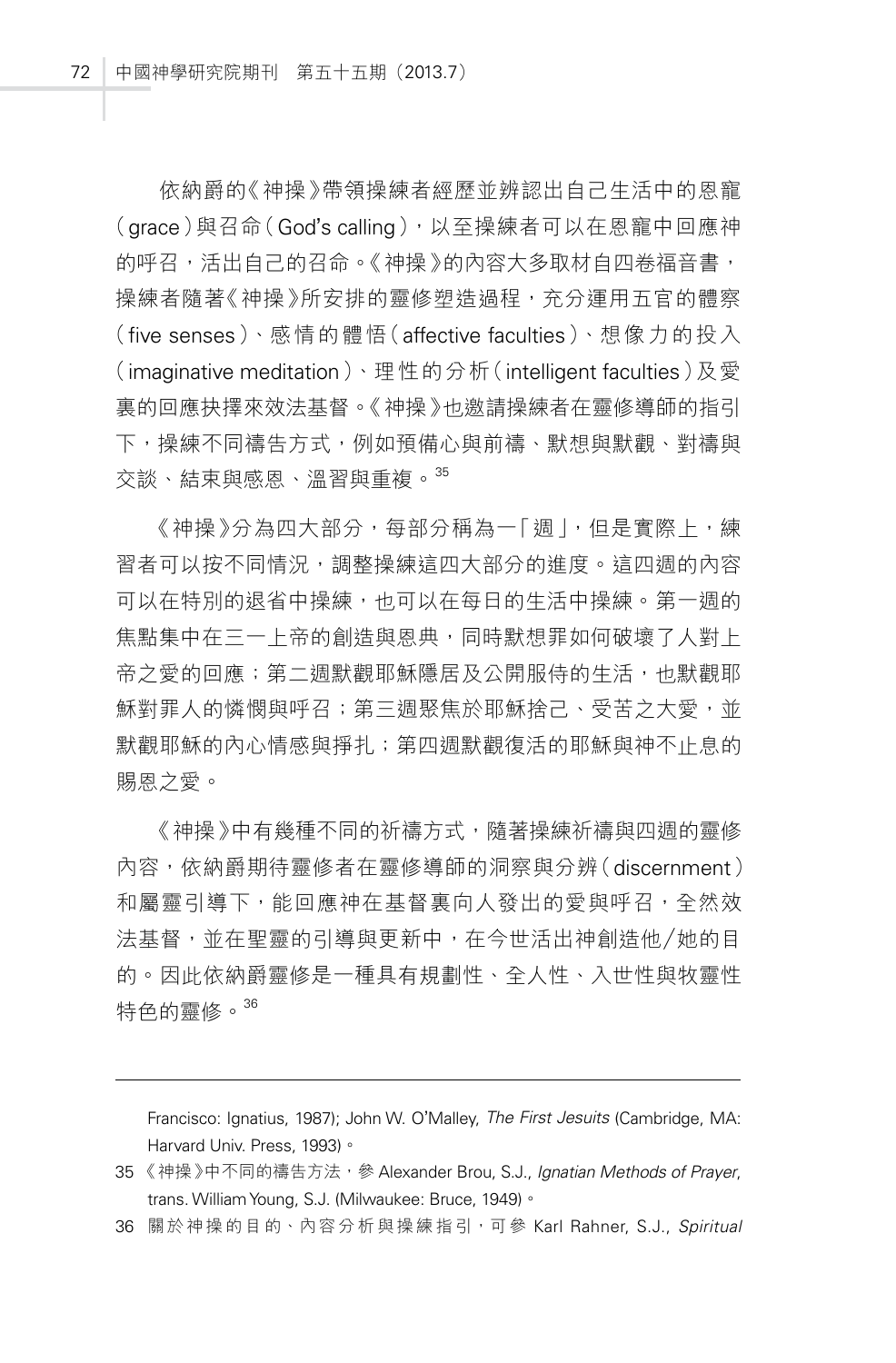### **2. 簡介質性研究的內容與結果**

在研究過程中,由於我們未能從中英文的出版著作找到近 二十年來,有關依納爵靈修與現代香港更正教女性的研究報告, 了解為何這個靈修傳統會吸引現代基督徒女性採用,於是實證研 究(empirical study)就成為發掘第一手資料的可行方法。根據學 者巴頓(Michael Quinn Patton)的看法**,**實證研究的質性研究方法 (qualitative method)特別適用於獲取調查對象在實際處境中的第 一身經驗,<sup>37</sup> 對研究人類行為的學科是相當適合的研究方法,<sup>38</sup> 本文 的研究結果正是透過運用質性研究的扎根理論(grounded theory) 所取得。<sup>39</sup>

*Exercises*, trans. Kenneth Baker, S.J. (New York: Herder & Herder, 1965); Gilles Cusson, S.J., *Spiritual Exercises Made in Everyday Life: A Method and a Biblical Interpretation* (St. Louis: Institute of Jesuit Sources, 1989); David Lonsdale, *Eyes to See, Ears to Hear: An Introduction to Ignatian Spirituality*, Traditions of Christian Spirituality (Chicago: Loyola Univ. Press, 1990; Maryknoll, NY: Orbis Books, 2000); Harvey D. Egan, S.J., *Ignatius Loyola the Mystic*, The Way of Christian Mystics Series 5 (Wilmington, DE: Michael Glazier, 1987); Philip Sheldrake, S.J., ed., *The Way of Ignatius Loyola: Contemporary Approach to the Spiritual Exercises* (London: SPCK, 1991); Michael Ivens, S.J., *Understanding the Spiritual Exercises: Text and Commentary: A Handbook for Retreat Directors* (Leominster, UK: Gracewing, 1998); David L. Fleming, S.J., *Like the Lightning: The Dynamics of the Ignatian Exercises* (St. Louis: Institute of Jesuit Sources, 2004)。

- 37 參 Michael Quinn Patton, *Qualitative Research and Evaluation Methods*, 3rd ed. (Thousand Oaks, CA: SAGE, 2002), 4。
- 38 關於質性研究方法,本文主要參考四本書:David Silverman, *Doing Qualitative Research: A Practical Handbook* (London: SAGE, 2000); Michael Quinn Patton, *Qualitative Research and Evaluation Methods*, 3rd ed. (Thousand Oaks, CA: SAGE, 2002); Joseph Alex Maxwell, *Qualitative Research Design* (London: SAGE, 1996); Anselm Strauss and Juliet Corbin, *Basics of Qualitative Research: Techniques and Procedures for Developing Grounded Theory* (Thousand Oaks, CA: SAGE, 1998).
- 39 關於扎根理論,參 Barney G*.* Glaser and Anselm L*.* Strauss, *The Discovery of*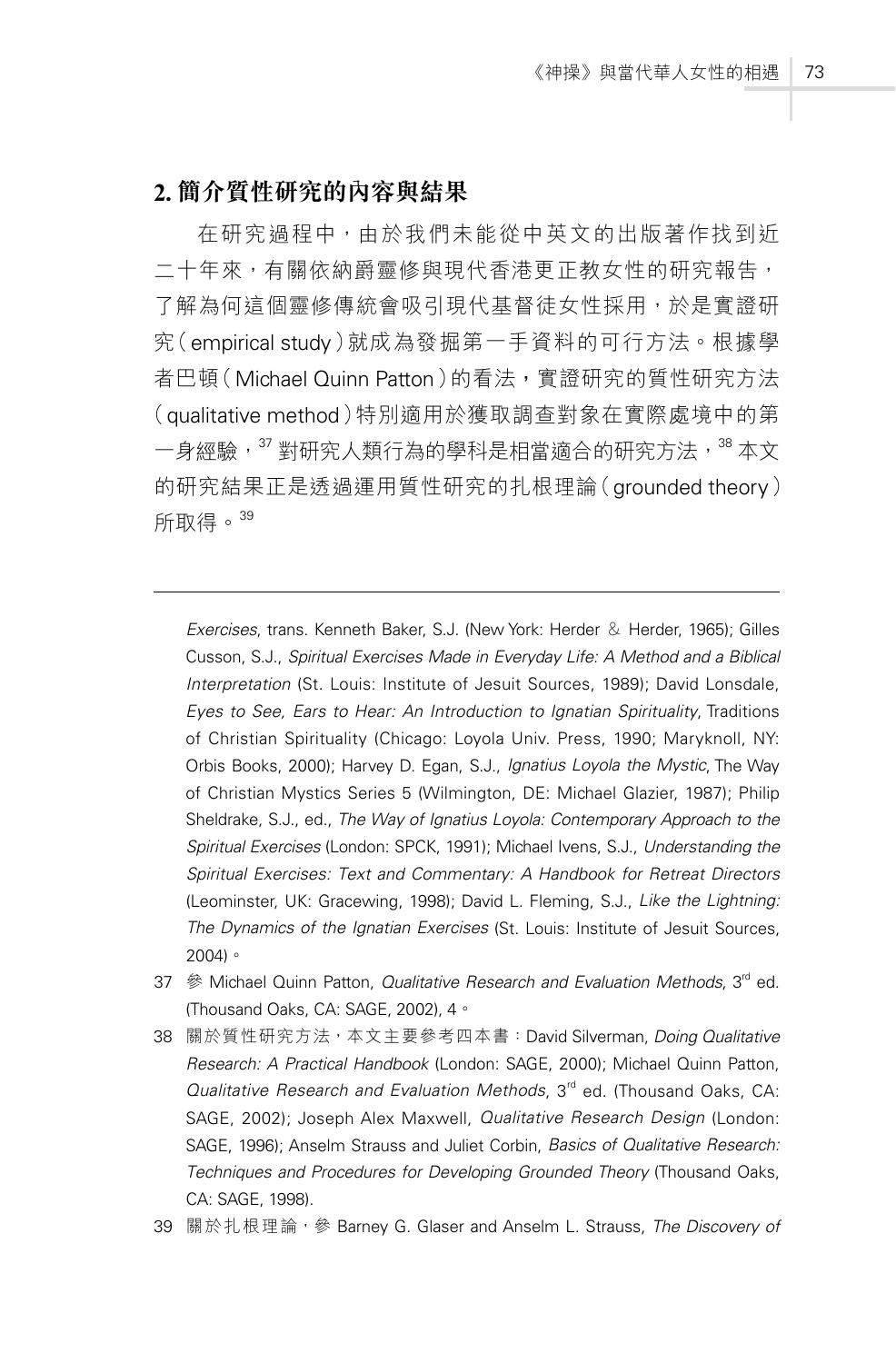我們經過特別遴選,邀請了11位在香港不同福音派教會中任 領袖的女性做為受訪者,她們大部分都在過去二十年接觸並操練依 納爵的《神操》,而且曾在不同事奉崗位運用《神操》的靈命塑造元 素幫助其他女性,甚至有人目前是擔任靈修導師,帶領其他人操練 《神操》。透過問卷與採訪面談,我們嘗試了解這 11 位女性領袖三 大項的問題: 1. 她們對《神操》的掌握與理解; 2. 《神操》對她們屬 靈塑造的影響;3. 她們對《神操》在事奉中的整合與應用。

研究結果顯示,在過去二十年香港福音派教會的處境中,依納 爵的《神操》以其特殊貢獻,將靈命的操練交織進某些女性領袖的 生命中。我們的研究目的之一,就是將這幅圖書重新拼湊出來,並 且試著去解讀這幅圖畫的時代意義。故此,除了這11位受訪者, 我們還走訪影響了她們靈命的三個靈修中心的靈修導師,以及一位 資深的神學教授,  $^{40}$  之後再加上文獻的考察, 整理出《神操》之所以 能在過去二十年香港福音派教會的處境中,影響某些現代女性領袖 靈命培育的原因。我們先簡單列出七大重要的影響要素:1. 特殊的 歷史時空;2. 輔助性場地與使用材料的出現;3. 屬靈同伴與靈修導 師的陪行;4. 靈修訓練課程的推廣;5. 耶穌會群體的開放與接待; 6. 在女性處境中的詮釋方式;7. 女性的身、心、靈主觀因素。將這 七個要素按影響的強烈度排列,越靠近核心的,越是重要,影響亦 越大;越靠近外環的,影響力也越少。我們可用右圖來表示。

*Grounded Theory: Strategies for Qualitative Research* (Chicago: Aldine, 1967); Strauss and Corbin, *Basics of Qualitative Research*。

<sup>40</sup> 本文不會詳細說明 11 位女性受訪者、三位靈修導師及一位神學教授的個人資料 與背景。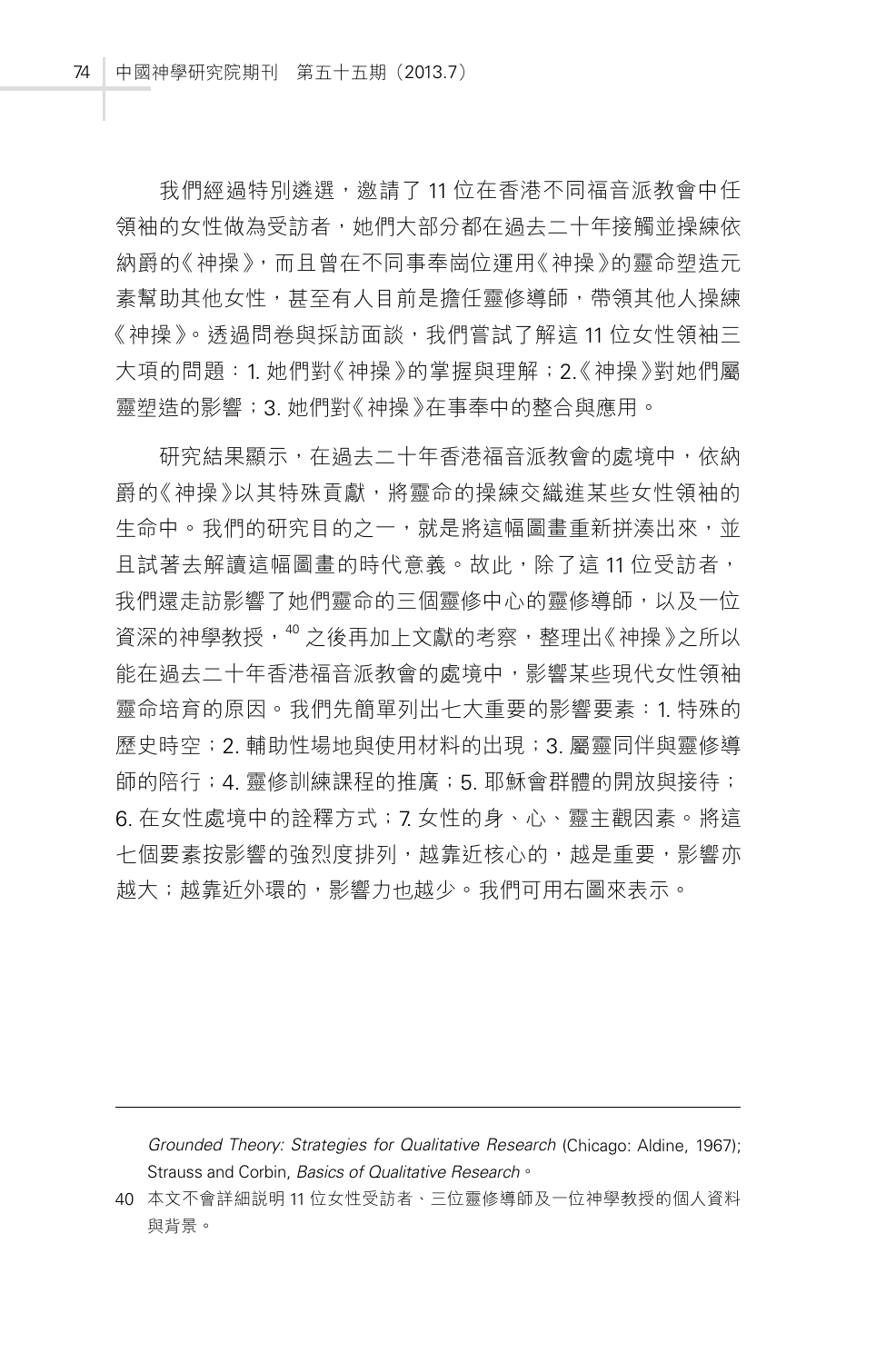

促使《神操》對現代女性靈命培育與塑造產生影響的七大因素

# **3. 《神操》為何與如何影響現代女性靈命塑造的七大因素** i. **特殊的歷史時空**

就華人教會對靈修傳統的體驗而言,早在九十年代的香港,盧 雲(Henri J. M. Nouwen)的著作已經為許多讀者所喜愛,博契(Hans Ferdinand Bürki)亦多次從瑞士來港為神學生及福音機構同工帶領 體驗默想的退修會,今一些教會領袖開始對天主教靈修傳統與靈修 退省的概念有較多理解。另外,由於近十年基督教中文出版界對靈 修作品的引介與翻譯, 41 教會歷史中的靈修資源漸為華人讀者所留 意。過往華人福音派教會多強調分析性的解經與查經,教會活動傾 向以事工為中心,肢體相交亦以經文分享及討論為主,較缺乏感性 層面的體驗與認知,再加上近十年來香港教會忙於應付龐大的行政 事工挑戰,女性會衆尤其容易感到靈裏枯乾與疲倦。

<sup>41</sup> 從不同出版社最新出版物的時間與數量,可以看到靈修類作品明顯有所增加,參 http://www.logos.com.hk/acms/content.asp?site=logos&op=search&type=prod uct&match=exact&field=series&text=%u9748%u4FEE%u8457%u4F5C%u7CB E%u9078&page=3(2013 年 7 月 20 日瀏覽)。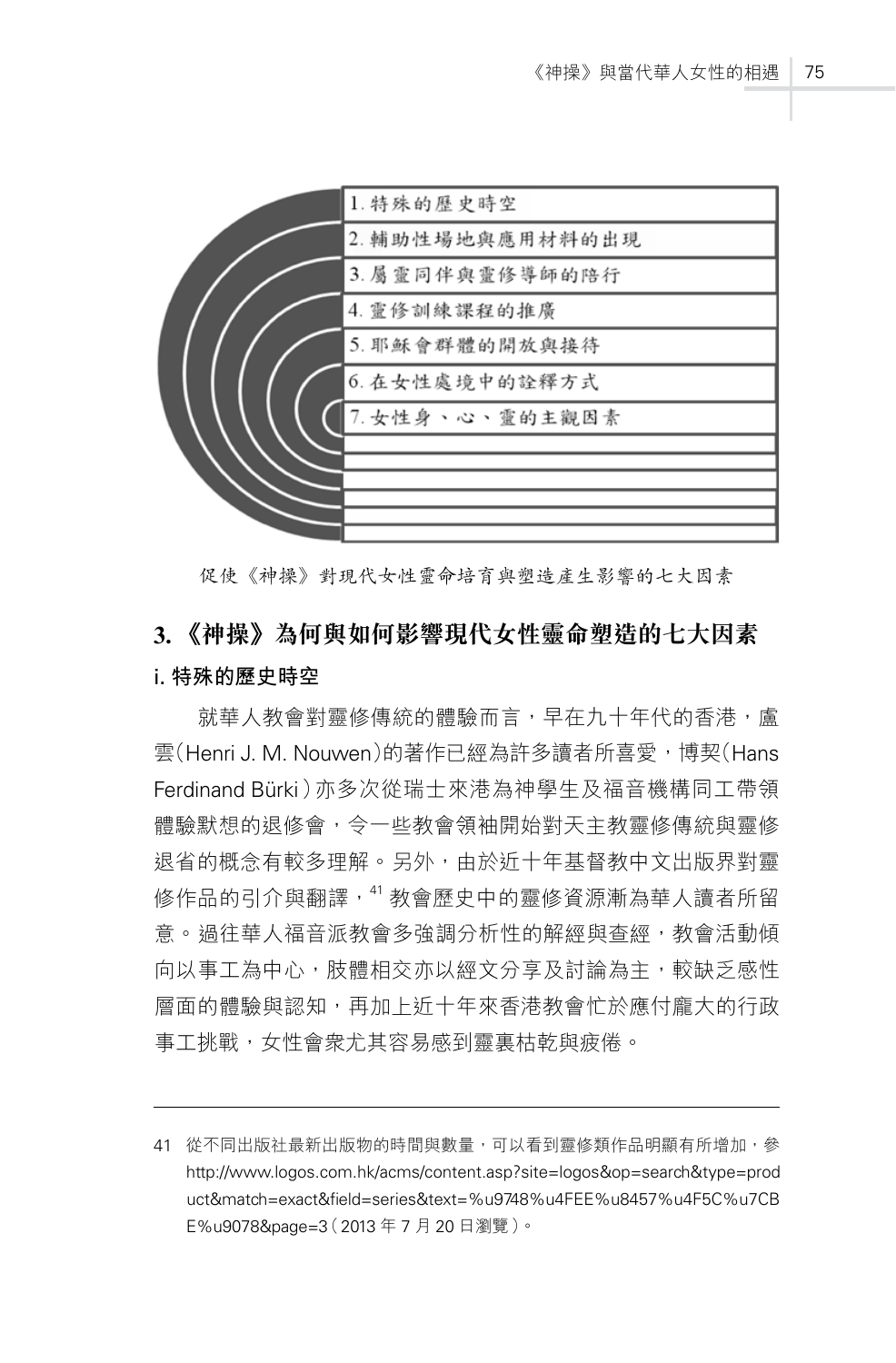事實上,過去二十年,香港社會的大環境發生了許多變化。 生活在這大都會的基督徒,每天在有限的資源中競爭,若再加上職 場、家庭與個人健康等問題,生活的壓力與挑戰往往令人透不過氣 來。許多現代都會女性一人兼顧多重角色,要滿足多方面的要求, 實在不易。無論是為人女、為人妻、為人母、為人上司或下屬、為 教會領袖,每一份關係都需要姐妹們投入精神與時間,故此現代女 性的自我空間並與神獨處的時間就變得相當有限。對於在教會服 侍超過二十年,身為多人屬靈導師的女性領袖而言,她們尤其渴望 在安靜中回歸內心,聆聽自己的心聲,分辨聖靈微小的聲音,並在 神的愛中繼續回應神對自己的呼召。她們不其然在心底產生一種 新的需要、渴望與期待,就是盼望獨處,渴望在神愛的同在中安歇 休息,以致她們有空間重整個人的內心世界,經歷聖靈的更新與引 導,與主耶穌有更多親密與感性的互動,在經過辨別而作出的抉擇 後重新找到自己的召命。就是這樣,部分人在依納爵的靈修空間得 到了滋養,滿足了內心的渴望。

#### ii. **輔助性場地與應用材料的出現**

在香港這個喧囂而忙亂的大都會,要找到一處背山面海,四周 鳥語花香,安全又舒適的靜修中心,真的很不容易。自 2004 年, 使用離島長洲思維靜院的更正教教牧日漸增多,  $^{42}$ 其他靜修中心經過 翻新與整修後,也開始陸續吸引退省者到訪。<sup>43</sup> 這些靜修中心通常 有不同的設施輔助靜修者退省與安靜,例如明陣(labyrinth)、禱告 的小教堂、幫助默想的音樂、苦路十四站、耶穌的聖化像或雕塑、 舒適的個人靜坐角落、大自然中的人行步道、可供借閱的靈修書籍 等,有些修院還提供靈修指引服務。這些設施都能幫助退省者在充 分放鬆與休息中,聆聽神的聲音,處理自己的問題。在我們的女性

<sup>42</sup> 參思維靜院依納爵靈修中心的網頁:http://xavier.ignatian.net/html/eng/mission/ index.html (2013年7月20日瀏覽)。

<sup>43</sup> 例如道風山基督教叢林的雲水堂、大嶼山梅窩東灣頭的衛理園。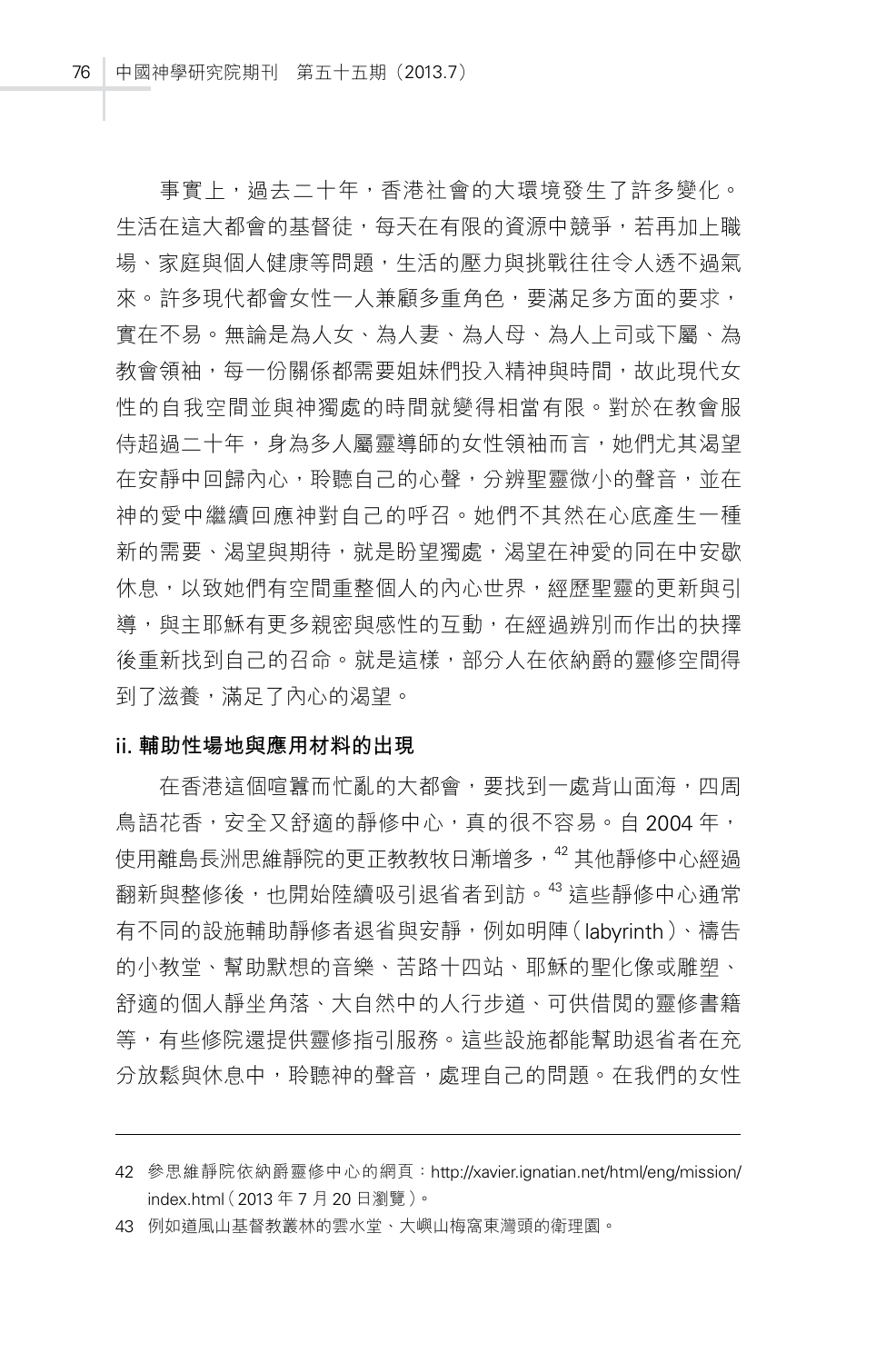受訪者中,她們的想像力與默觀能力都自然地得到啟發,也得到更 多的運用機會。

除了硬體設施,近十年來,許多可供個人每日退省的靈修材料 也幫助了不少女性飢渴的心靈。<sup>44</sup> 這些材料多數圍繞經驗性的練習 而設計,我們的受訪者大多喜愛從不同的練習經歷神、體驗神的豐 富;部分人有固定的指導教材,藉此幫助自己建立穩定的靈修習慣。

#### iii. **屬靈同伴與靈修導師的陪行**

屬靈同伴的陪伴與靈修導師的指引,可以是神愛的同在的另一 種形式;前者注重彼此在靈修生活中的代禱與分享,後者則專注協 助靈修者在禱告中察覺並回應神的呼召。诱渦訪談,我們發現這兩 種關係讓女性領袖在操練《神操》時得到很重要的扶持,大部分受 訪者都提及這兩種關係如何陪伴她們度過屬靈的低谷,並在試探中 成為她們忠誠的提醒者。

現代都會幾乎人人生活忙碌,能用心陪伴女性靈性成長的人不 多。對許多姊妹而言,能找到認直聆聽與直誠回應的屬靈同伴已經 不易,資深的女性領袖遇到既有屬靈洞察力,又有智慧引導人心的 靈性導師,更是可貴的恩典。部分受訪者提到,女性靈修導師較能 明白她們的掙扎,與女性靈修導師分享個人的罪與試探亦較為自在。 而與屬靈同伴一起參加靈修訓練課程,課後一起操練所學,一起討論 靈程的掙扎,亦有助她們更能覺察神在個人靈程轉變中的作為。

#### iv. **靈修訓練課程的推廣**

自從 2005 年思維靜院開始提供不同的依納爵靈修培育課程 後,香港有不少更正教的領袖到訪靜院,操練《神操》的內容,並更 開放地學習靈修傳統中不同的精髓。此期間,位於沙田的道風山基

<sup>44</sup> 例如瑪格麗特.希芙(Margaret Silf):《寧靜源——給你的退修指引》〔*Soul Space: Making a Retreat in the Christian Tradition*〕(香港:基道,2005)。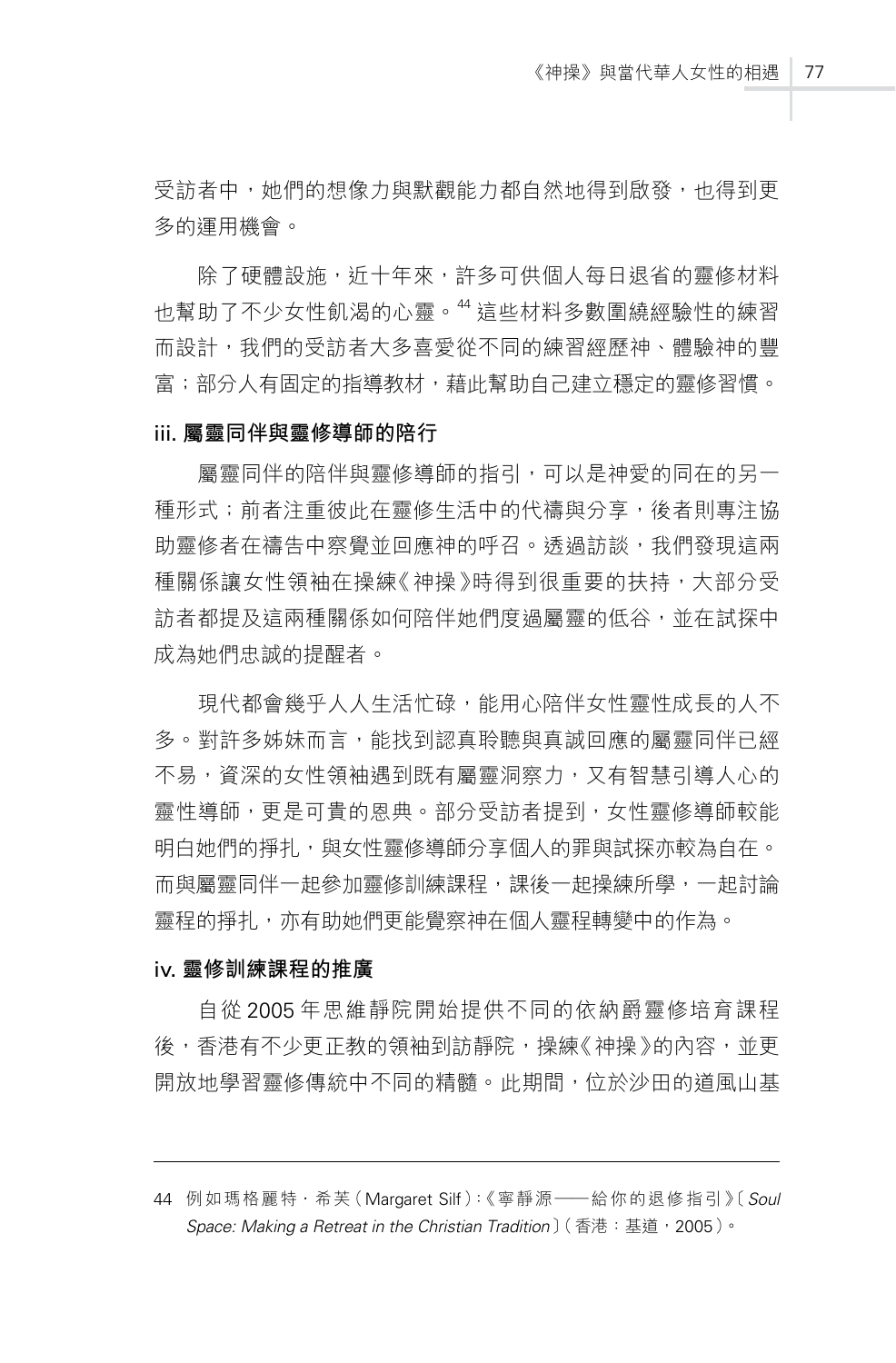督教叢林也開設不同的靈修訓練課程,供教會領袖及平信徒參加, 其中亦應用了依納爵靈修的內容,  $^{45}$  而中國宣道神學院也將依納爵靈 修融入不同靈修操練中。<sup>46</sup>

根據以上這三個靈修中心的導師觀察,大部分課程仍以女性參 與者為多數,課程內容為她們提供新的解讀架構來理解自己的靈修 經驗,大部分受訪者都表示這些課程有助她們對《神操》建立基礎理 解,進深操練的課程亦能幫助她們體會自己內在生命改變的歷程。 許多人過往對依納爵靈修存有疑惑,但在經過她們信任的老師引導 與解説後,她們可以在分辨的過程中,理解依納爵靈修的長短優劣 與未來應用的方向。

#### v. **耶穌會群體的開放與接待**

受訪者當中,部分人曾在海外的耶穌會靈修中心體驗過依納爵 靈修,對這些中心的接待方式有頗正面的體會,從它們在膳食與茶 **點的安排,到場地的環境、設施與佈置,以至同工彼此的相待,處** 處感受到一種友誼洋溢的款待氣氛。退省中心有不同的聚會與晚禱 供人自由參加,退修者如不滴應某些禮儀,可以略過而不參與,靈 修導師不會把一套固定模式加在每個人身上,卻會因應不同人的屬 靈歷程,給予個人性的建議。這種具高度彈性及個人化的安排,使 得很多女性操練者不僅感到自在與放鬆,而且有安全感去學習新的 靈修與敬拜方式。耶穌會群體的開放與接待令我們的受訪者感到十 分受用。她們平日忙於照顧別人,對自己反而疏於照顧。營地同工 的接待令她們可以安然以感恩的心,享受耶穌的照顧。

<sup>45</sup> 參道風山基督教叢林:http://www.tfscc.org/eg/SP/allframe\_index.htm( 2013 年 7 月 20 日瀏覽)。

<sup>46</sup> 參中國宣道神學院:http://www.cms.org.hk/cms/eng/eng-main.htm(l 2013 年 7 月 20 日瀏覽)。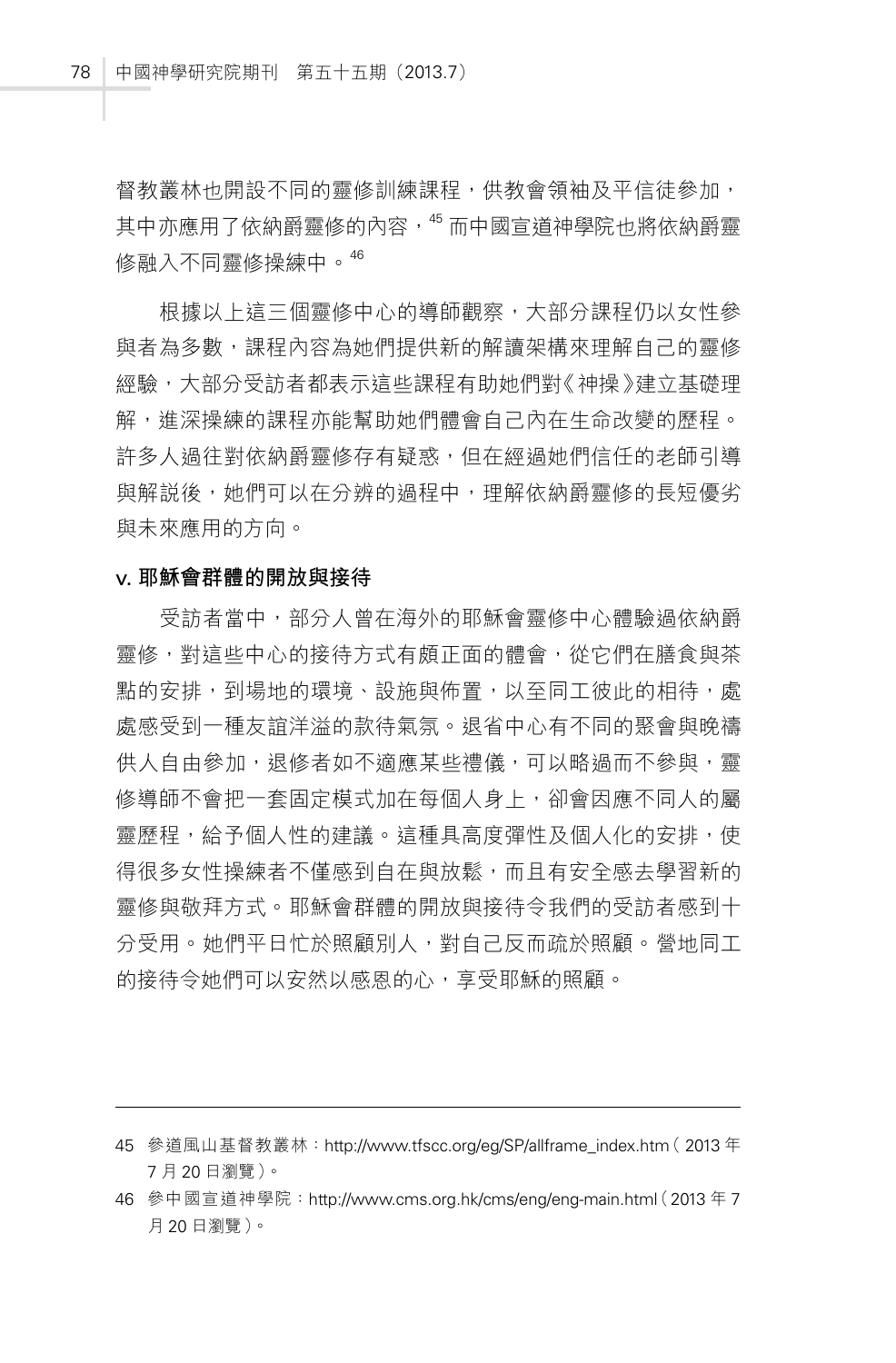#### vi. **在女性處境中的詮釋方式**

我們的受訪者表示,她們雖然對伊納爵的個人傳記與屬靈歷 程有基本的認識,但是對《神操》產生的歷史背景以及背後的靈修 神學,卻沒有太多的興趣。她們也極少提及其他與《神操》同時代 的靈修傳統,卻很強調《神操》對她們現今處境的個人應用。也就 是說,在詮釋《神操》及將《神操》處境化的過程中,受訪者對作者 那個時代的背景及背後的神學並不怎麼重視,靈修文本的內容本身 也不是她們的焦點所在,反而自身的處境與反應才是她們解讀《神 操》的關鍵。換句話説,受訪者的個人主觀經驗與個人的歷史成為 她們各自詮釋《神操》的重要角度與出發點,其中包括女性的生理 與心理狀態,以及過去教會群體中的屬靈傳統。根據我們的訪談 結果,這種偏向主觀性的詮釋方式,與靈修課程的訓練偏向體驗性 (experiential)有關,間接顯示靈修傳統教育的培育者需要建構一個 知識與經驗平衡、理論與實踐並重的培育過程。

### vii. **女性身、心、靈的主觀因素**<sup>47</sup>

從受訪者的分享及三位靈修導師的觀察,我們綜合整理出這 11 位女性領導在操練與應用《神操》時,影響了她們靈修經驗的主觀 因素,其中包括六樣有別於男性的因素:

(一)受訪者隨著年齡日增與人生經驗日長,對靈命塑造亦有不 同渴望。<sup>48</sup>

(二)大部分受訪者都提到,《神操》幫助她們在「尋覓自我」的

<sup>47</sup> 這方面的詳細討論與反思,可參筆者另一篇即將出版的文章:Yi Jung Pan, "Chinese Women's Subjective Experiences in the Practice of Ignatius' *Spiritual Exercises* and Its Application to Chinese Women's Spiritual Formation," *East Asian Pastoral Review* 3 (forthcoming, September, 2013).

<sup>48</sup> 多數女性受訪者提到,經過近二十多年的服侍後,她們的體力與心境都反映出在 神面前獨處與安靜的渴望。她們所期待的靈命培育,是一種更深入地與耶穌交往 的親密關係。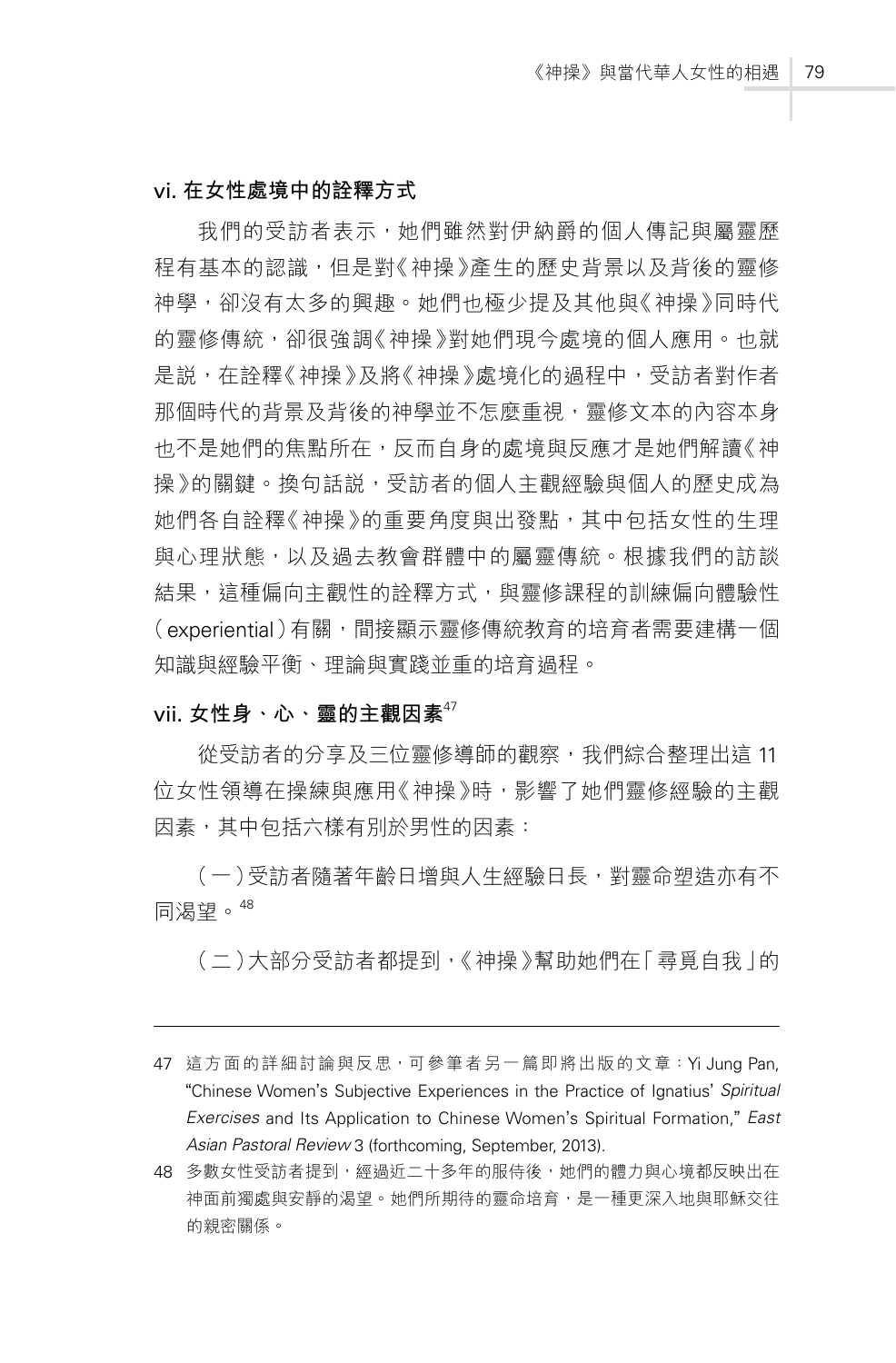過程中,認識與發現真正的自我。一方面,她們面對傳統華人社會 對女性的期待與標準,在福音派教會中要活出女性的理想形象;另 一方面,現代商業社會又要求她們有高度靈活的調滴能力。在這樣 的處境中,大多數受訪者表示,《神操》能幫助她們找到自己在神國 度中的召命。這種個人內心的肯定使她們可以在家庭、教會及社會 的期待中,找到自己的目標與定位。

(三)女性應用《神操》內容的焦點顯然與華人男士不同,例如 她們對罪的困擾大多集中在妒忌或猜疑。女性的情緒掙扎多數與人 際關係的變化有關。

(四)女性受訪者多數很快便能掌握《神操》所帶出的,對感性 體悟與想像力的運用 <sup>49</sup> 以及五官默想的學習 <sup>50</sup>。

(五)一些偏重理性與壓抑感情的女性操練者,很快便可坦誠地 向耶穌表達各種心情,因此感到與耶穌更親近。<sup>51</sup>

(六)基於女性的個人生理因素,她們的身體狀態對她們的靈修 觸覺及對聖靈工作的敏鋭度,亦頗有影響。

**綜合言之,女性受訪者本身的身、心、靈狀態,都是最影響她** 們運用《神操》於靈命塑造的關鍵因素。

## **(四)反思七大要素的延伸應用**

#### **1. 靈修經典對現代女性靈命培育的貢獻**

由於《神操》的靈命培育著眼於基督門徒的生命更新,期望操

- 49 多數女性受訪者提到,藉操練《神操》,她們的感性體悟增加了,想像力也可充分 發揮。
- 50 伊納爵靈修強調運用五官(視覺、聽覺、味覺、嗅覺、觸覺)感悟自己的內心世 界,進入聖經默想。
- 51 例如,受訪女士多能用自然的禱詞向耶穌訴説出心底話,也可以無遮掩地在耶穌 跟前或哭或笑,並向祂表達需要與倚賴。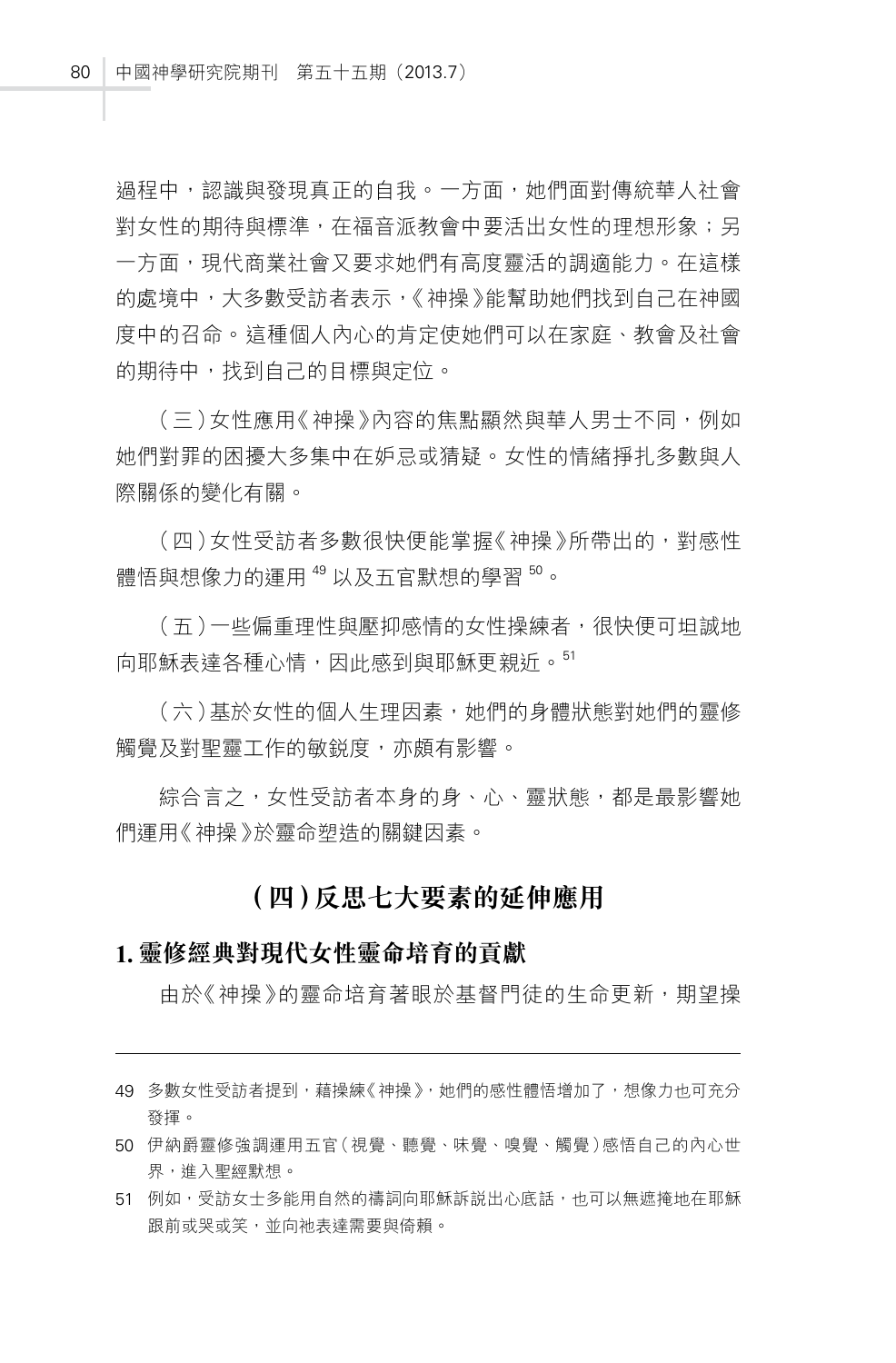練者向神開放,在聖靈的引導中,從生活的每個處境見到神愛的同 在,並因著效法基督,在短暫人世與基督同建神國,專心走完自己 的朝聖之旅。這種靈命培育的塑造焦點與福音派傳統有許多相似的 共同點,但是由於伊納爵靈修是在耶穌會的群體(community)中承 傳,耶穌會的會憲(constitutions)、精神(core values)與修士群體 的靈修結構(hierarchy of spiritual supervision)令《神操》能以在不 同的處境代代承傳,但其中的靈修動力卻很難為其他傳統的群體所 全然消化與應用。在目前的華人福音派處境中,要運用《神操》做 為靈命塑造的新元素,筆者建議可從以下兩方面入手,將古典靈修 經典處境化:

(一)學習解讀並欣賞靈修經典中的操練方法。對靈修經典的研 究可包括作者所處的靈修傳統、作品的文學表現,以及跨年代的比 較分析。學習解讀與運用靈修經典,可以將靈修的新元素注入自己 的生命,帶出新的生命整合與創新,但初學者需要有適切的引導來 幫助解讀。

(二)藉由靈修傳統的啟發,進一步建立多向度的靈修生活。每 個學科的反思工作,都需要有基本的歷史視野來做參照比較。透過 研讀與理解不同的靈修傳統,我們可從多種角度反思自己的靈命塑 造。這種反思不但可為我們指出個人的成長方向,也有助我們豐富 自己的靈修視野。

#### **2.《神操》對現代女性靈命培育與塑造的教牧應用**

通過上述的研究與分析結果,我們提出四點建議,供運用《神 操》於牧養工作的耕耘者考慮。

#### i. **細心聆聽女性的靈修經驗**

靈命成長(maturity of spirituality)是一種關係的成長歷程。當 代女性在經營個人與己、與人、與神、與世界的關係上,不僅與以 往的年代不同,靈修經驗也會隨著地域、種族、文化而有所差異。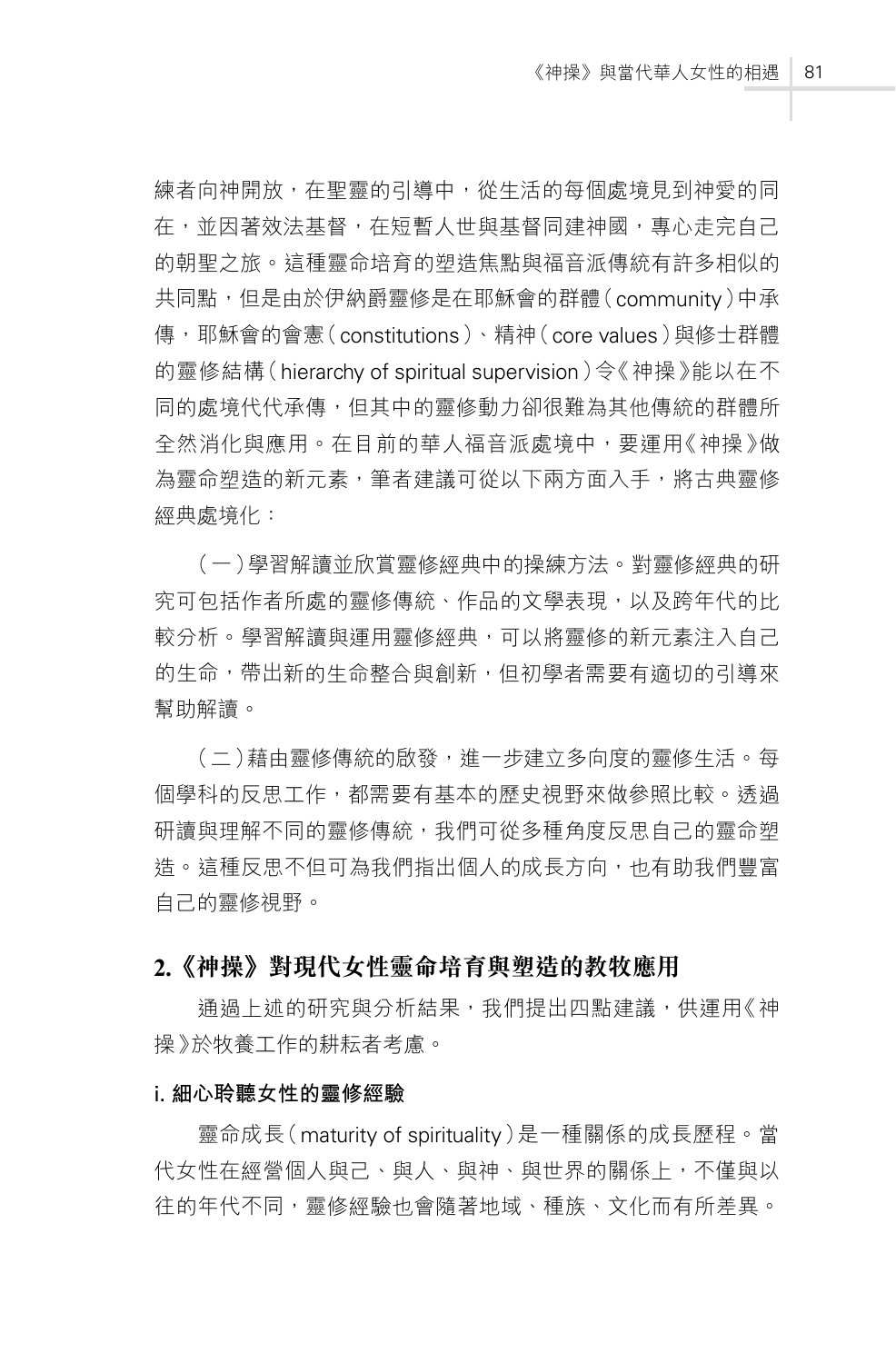教會的靈命培育模式,應對這些差異與差距有基本的自覺與調適。 邀請華人女信徒分享她們的靈修經驗,並細心聆聽,是在後現代社 會中的一個可行進路。

#### ii. **加強感性及注入感性元素的靈命塑造**

過往的華人福音派傳統偏重理性因素,注重講解聖經與傳福 音等理性活動,表達聖言的方式大多採用口傳與分析研讀,較少 運用藝術與音樂來表達,亦鮮有運用感性作直觀體悟。若要發展 著重全人性(holistic)的靈命塑造,除了運用理性能力(intellectual faculties)如記憶力、分析力、意志力等,還可加強操練感性能力 (affective faculties)如想像力、愛慕與鍾愛、身體五官的體悟(five senses)等。這可令更多女性多向度地經驗並理解聖言,更進深經 歷對自己與對神的理解。

#### iii. **改善退省聚會的安排**

現代都會女性遊走在家庭、教會、事業之間,經常疲於奔命, 怎樣才能引導這些無暇照顧自己的姐妹們回歸內心,聆聽自己,聆 聽神?牧養者可以嘗試加強和改善退省聚會,包括為她們創造空 間,引導她們進入安息與避靜,稍停下來,把注意力從眾多外在的 紛亂聲音,回歸內心,輔予分辨聖靈引導的操練,幫助她們在神的 呼召中重新定向。

#### iv. **將靈修指引加入教牧訓練的體系**

在教會歷史中,為信徒定立靈修指引,一向是許多靈修團體與 教會牧者的牧靈工作之一。由於宗教改革的影響,這個訓練與藝術 在更正教中消失了一段漫長歲月。在過去近二十年的華人福音派教 會,教牧輔導與關顧仍缺乏此靈修向度。在我們 11 位的女性受訪 者中,有 8 位接受過專業基督教心理輔導訓練,而且從事教牧或心 理輔導多年,她們都體驗過靈修導師的陪行(companionship),又 曾在不同場合運用靈修指引,陪伴其他姐妹發展與神的進深關係。 如何在現有的訓練體系為牧者加入失傳已久的靈修指引藝術,將是